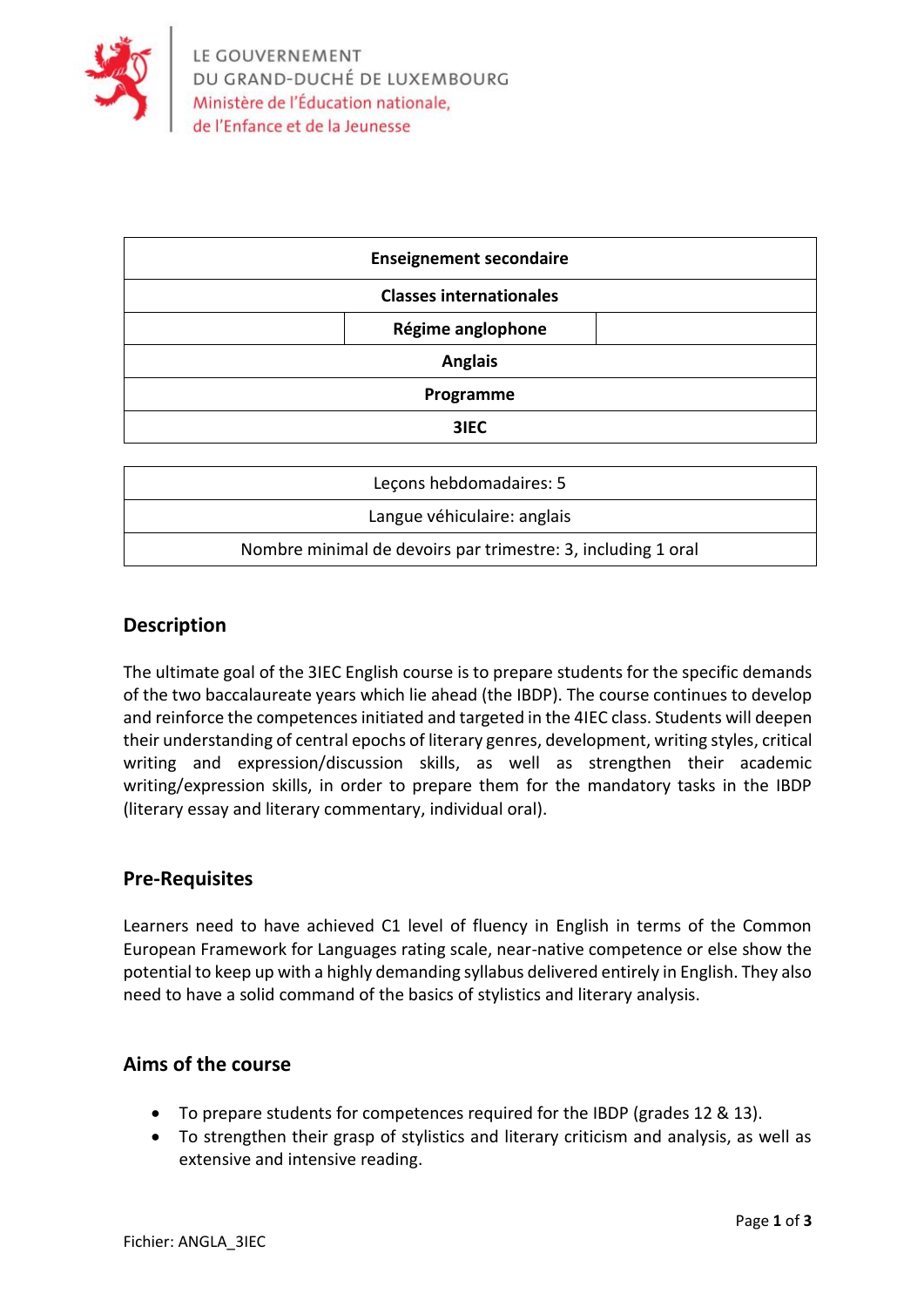

LE GOUVERNEMENT DU GRAND-DUCHÉ DE LUXEMBOURG Ministère de l'Éducation nationale, de l'Enfance et de la Jeunesse

- To introduce them to a range of literary genres and works and teach them to place complex literary texts in a socio-cultural and historical context, as well as to analyse literary texts in relative depth and detail.
- To generate a mature understanding of the themes and issues within a given work.
- To coach them to become autonomous learners and researchers.
- To improve their critical approach to a large array of sources.
- To further develop oral and written skills through exercising, systematic, precise and constructive feedback and remedial work.

# **Personal project**

All 11th grade students must complete a **personal project** in the subject of their choice. In English, should they choose this subject, the project takes the form of a literary essay written at home, similar to the **research essay** in 10<sup>th</sup> grade, and will include a reflective statement on the process by the student. It should have a clearly defined and achievable aim and result from the student's initiative, creativity and ability to organize and plan, and address a particular literary issue within a text, in agreement with the teacher. The project needs to display awareness of, and discuss, relevant theories and literary criticism and be referenced accordingly. Authenticity is imperative and the student will be required to sign a document stating that it is entirely his or her own work.

The whole process will imperatively entail abiding by deadlines, without which student autonomy cannot be achieved. Usually undertaken between mid-February and the beginning of June of each academic year, it will be assessed and its mark will be taken into consideration for 50% of the final grade of the chosen subject in term 3.

### **Assessment**

- Classical written tests consisting of critical unseen text commentaries or comparative / argumentative essays based on coursework, preparing for the DP components Paper One and Paper Two.
- Oral presentations preparing for the DP component Individual Oral.
- Testing based on literary portfolios, project work and/or essay assignment teaching; activities including the skills required for Extended Essay writing in the DP.
- The current IB assessment grids will be used to familiarise students with the various types of evaluation used in the DP.